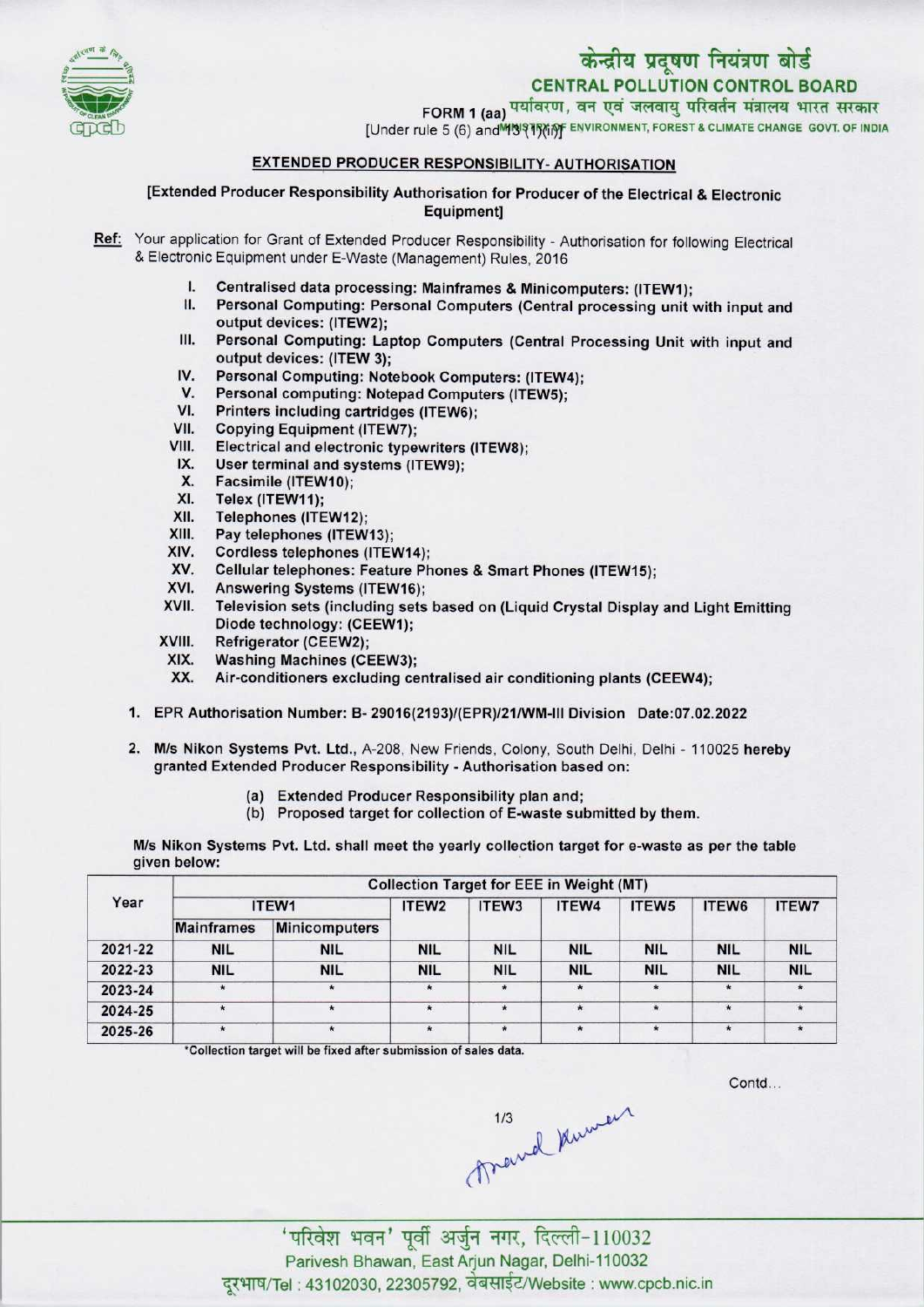

## From pre page....

| Year    | <b>Collection Target for EEE in Weight (MT)</b> |              |                    |            |            |            |            |                          |                        |  |
|---------|-------------------------------------------------|--------------|--------------------|------------|------------|------------|------------|--------------------------|------------------------|--|
|         | <b>ITEW8</b>                                    | <b>ITEW9</b> | ITEW <sub>10</sub> | ITEW11     | ITEW12     | ITEW13     | ITEW14     | ITEW15                   |                        |  |
|         |                                                 |              |                    |            |            |            |            | Feature<br><b>Phones</b> | Smart<br><b>Phones</b> |  |
| 2021-22 | <b>NIL</b>                                      | <b>NIL</b>   | <b>NIL</b>         | <b>NIL</b> | <b>NIL</b> | <b>NIL</b> | <b>NIL</b> | <b>NIL</b>               | <b>NIL</b>             |  |
| 2022-23 | <b>NIL</b>                                      | <b>NIL</b>   | <b>NIL</b>         | <b>NIL</b> | <b>NIL</b> | <b>NIL</b> | <b>NIL</b> | <b>NIL</b>               | <b>NIL</b>             |  |
| 2023-24 | $\star$                                         | $\star$      | $\star$            | $\star$    | $\star$    | $\star$    | $\star$    | $\star$                  | $\star$                |  |
| 2024-25 | $\star$                                         | $\star$      | $\star$            | $\star$    | $\star$    | $\star$    | $\star$    | $\star$                  | 倉                      |  |
| 2025-26 | $\star$                                         | $\star$      | $\star$            | $\star$    | $\star$    | $\star$    | $\star$    | $\star$                  | $\star$                |  |

| Year    |            | <b>Collection Target for EEE in Weight (MT)</b> |                         |                   |            |  |  |
|---------|------------|-------------------------------------------------|-------------------------|-------------------|------------|--|--|
|         | ITEW16     | CEEW <sub>1</sub>                               | CEEW <sub>2</sub>       | CEEW <sub>3</sub> | CEEW4      |  |  |
| 2021-22 | <b>NIL</b> | <b>NIL</b>                                      | <b>NIL</b>              | <b>NIL</b>        | <b>NIL</b> |  |  |
| 2022-23 | <b>NIL</b> | <b>NIL</b>                                      | <b>NIL</b>              | <b>NIL</b>        | <b>NIL</b> |  |  |
| 2023-24 |            |                                                 |                         |                   |            |  |  |
| 2024-25 |            |                                                 | $\overline{\mathbf{r}}$ |                   |            |  |  |
| 2025-26 |            |                                                 |                         |                   |            |  |  |

\*Collection target will be fixed after submission of sales data.

#### 3. The Authorisation shall be valid for a period of five (5) years from date of issue with following conditions:

- i. You shall strictly follow the approved Extended Producer Responsibility plan, a copy of which is enclosed herewith as Enclosure-I;
- ii. You shall ensure that collection mechanism or collection Centres are set up or designated as per the details given in the Extended Producer Responsibility plan and that shall be completed before the proposed dates if any in the EPR Plan (list of collection Centres and the toll free numbers for reverse logistics enclosed);
- iii. You shall ensure that all the collected e-waste is channelized to recycler/dismantler M/s E-waste Recyclers India, Shed No.15, Roz ka Meo Industrial Area , Nuh, Haryana and records shall be maintained at recycler/dismantler and your end;
- iv. You shall maintain records, in Form-2 of these Rules, of e-waste and make such records available for scrutiny by Central Pollution Control Board;
- v. You shall file annual returns in Form-3 to the Central Pollution Control Board on or before 30th day of June following the financial year to which that returns relates.

#### vi. General Terms & Conditions of the Authorisation:

- a.The authorisation shall comply with provisions of the Environment (Protection) Act, <sup>1986</sup> and the E-waste (Management) Rules,2016 made there under;
- b.The authorisation or its renewal shall be produced for inspection at the request of an officer authorised by the Central Pollution Control Board;
- c.Any change in the approved Extended Producer Responsibility plan should be informed to Central Pollution Control Board within 15 days on which decision shall be communicated by Central Pollution Control Board within sixty days;

Contd...

213<br>forevered Kurmon